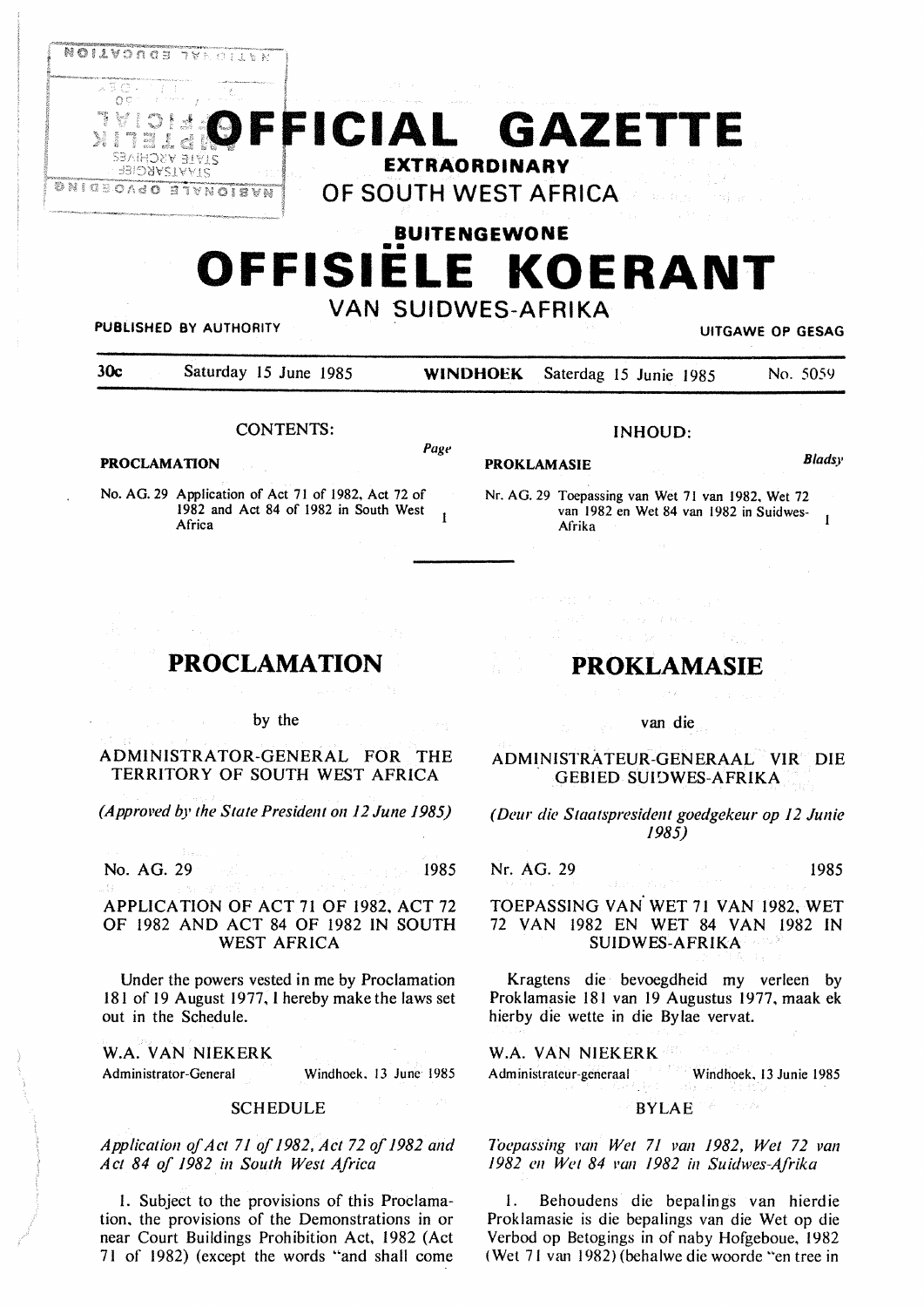into operation on a date fixed by the State President by proclamation in the *Gazette''* in section 4), the Intimidation Act, 1982 (Act 72 of 1982), and the Protection of Information Act, 1982 (Act 84 of 1982). shall apply in the territory of South West Africa.

the fight was well as a sen

*Ame11dme11t of section 2 of Act 71 of 1982* 

2. Section 2 of the Demonstrations in or near Court Buildings Prohibition Act. 1982. is hereby amended by the substitution in subsection (3) for the expression "48 of the Internal Security Act 1982" of the expression "7 of the Riotous Assemblies Act. 1956".

*A111e11d111e11t of section 1 of Act 84 of 1982* 

3. Section 1 of the Protection of Information Act.  $1982$ , is hereby amended -

- (a) by the substitution in subsection  $(1)$  for the definition of "Government" of the following definition:
	- ·· ·Governmenf includes the Administrator-General. the South African Transport Services and a representative authority. as defined in section 1 of the Representative Authorities Proclamation, 1980 (Proclamation AG. 8 of 1980):":
- (b) by the substitution in subsection (I) in paragraph (a) of the defmition "hostile organization<sup>\*</sup> for the words "Act of Parliamant" of the word "law"; and

Anak El agenciones

ธนโลย

(c) by the insertion in subsection (l) after the definition of "prohibited place" of the follow- $\cdots$  ing definition:

184

14 J P

·· ·Republic' includes the territory of South West Africa:".

*Amendment of section 5 of Act 84 of 1982* 

4. Section 5 of the Protection of Information Act. 1982. is hereby amended by the insertion in paragraph (b) of subsection (2) after the "Police". where it occurs for the first time, of the words ". the South West African Police".

#### *Amem/111£'.lll of section* 7 *of Act 84 of 1982*

5. Section 7 of the Protection of Information Act. 1982, is hereby amended -

werking op 'n datum wat die Staatspresident by proklamasie in die Staatskoerant bepaal" in artikel 4). die Wet op Intimidasie. 1982 (Wet 72 van 1982). en die Wet op die Beveiliging van lnligting. 1982 (Wet 84 van 1982). in die gebied Suidwes-Afrika van toepassing.

A SAN A TA PAY A

#### *Wysiging van artikel 2 van Wet 71 van 1982*

2. Artikel 2 van die Wet op die Verbod op Betogings in of naby Hofgeboue, 1982, word hierby gewysig deur in subartikel (3) die uitdrukking "48 van die Wet op Binnelandse Veiligheid, 1982" deur die uitdrukking "7 van die Wet op Oproerige Byeenkomste. 1956" te vervang.

#### *it)·sigi11g* pa,1 *artikel 1 l'all Wet 84 Pan 1982*

3. Artikel I van die Wet op die Beveiliging van lnligting. 1982. word hierby gewysig -

- (a) deur in subartikel ( 1) die omskrywing van "Regering" deur die volgende omskrywing te vervang:
	- ·· ·Regering' ook die Administrateurgeneraal. die Suid-Afrikaanse Vervoerdienste en 'n verteenwoordigende owerheid soos in artikel I van die Proklamasie op Verteenwoordigende Owerhede. 1980 ( Prok lamasie **AG.** 8 van 1980). omskryf.":
- ( b) deur in subartikel (I) na die omskrywing van "Regering" die volgende omskrywing in te voeg:
	- 'Republiek' ook die gebied Suidwes-Afrika:": en
- (c) deur in subartikel (I) in paragraaf (a) van die omskrywing van "vyandelike organisasie" die woorde "'n Wet van die Parlement" deur die woorde "die een of ander wet" te vervang.

*Wysiging van artikel 5 van Wet 84 van 1982* 

4. Artikcl 5 van die Wet op die Beveiliging van In ligting. 1982. word hierby gewysig deur in paragraaf (b) van subartikel (2) na die woord "Polisie" die woorde ", die Suidwes-Afrikaanse Polisic" in te voeg.

#### IJ *ysiging* rn11 *artikd* 7 1'a11 *Wet 84 Pan 1982*

*5.* Artikcl 7 van die Wet op die Beveiliging van lnltgting. 1982. word hierby gcwysig -

and a Roll Horney